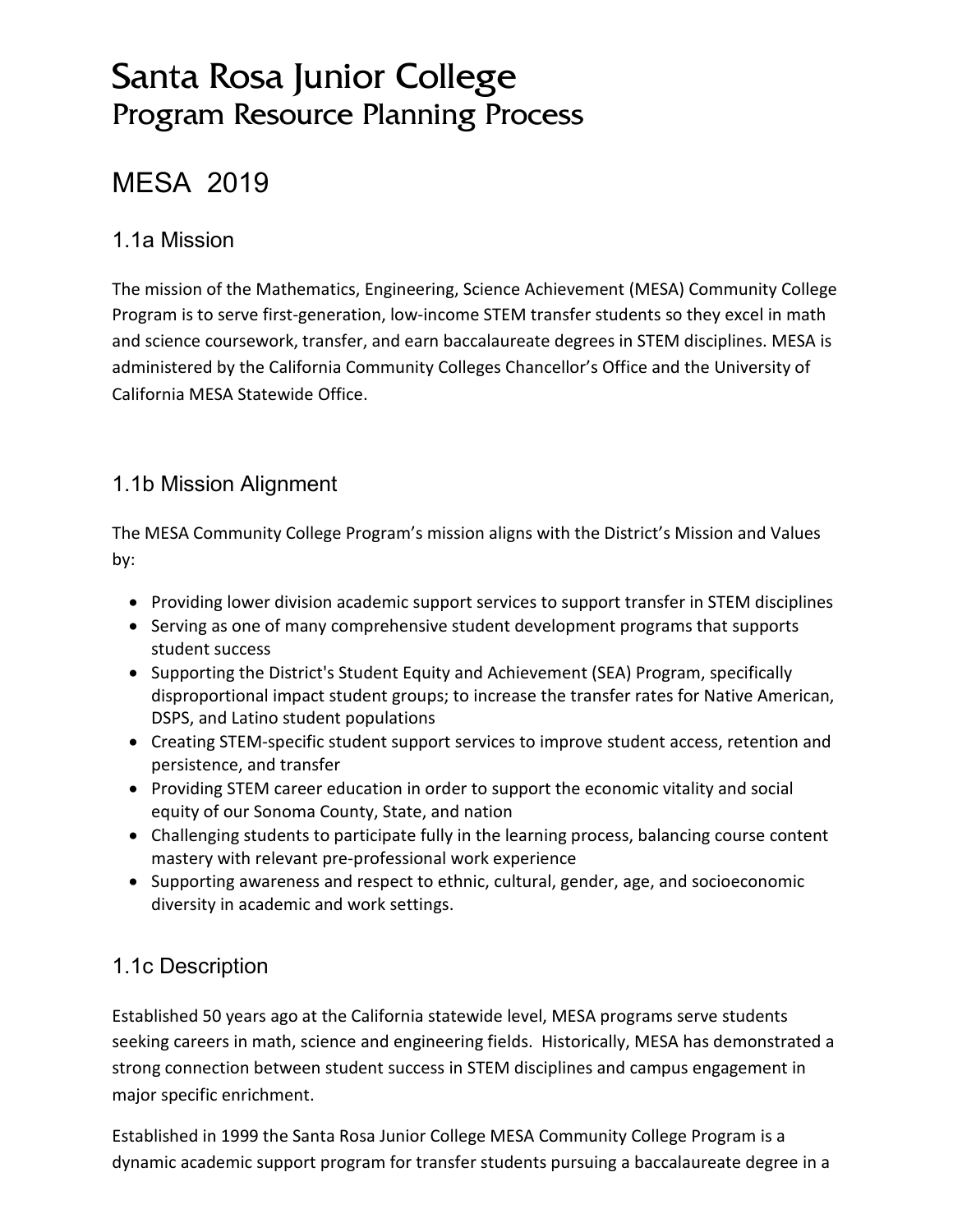discipline within the college's STEM Cluster. MESA creates and provides a strong community of support for STEM students and is built upon the pillars of building community, academic success, leadership, and professional development. The fundamental mission of the MESA Community College Program is to increase the number of students that prepare for and enter into professions requiring a STEM baccalaureate degree.

The student service and academic components of MESA include:

\* Community building through a dedicated MESA Student Study Center, student computer laboratory, and small-group study rooms

- \* Academic support, peer tutoring, and peer supplemental instruction
- \* Envisioning through college campus visit and industry field trips
- \* Counseling guidance to facilitate timely transfer from SRJC to a 4-year college or university

\* Counseling and academic course planning and the development of individual professional development plans

\* Career preview and professional development opportunities through project-based learning, guess speaker presentations, and internships and fellowships

The service components are operationalized by the following grant mandated administrative components:

- An institutionalized MESA Director position
- Clerical support positions
- Student employee positons for peer-to-peer academic support
- Counseling and retention specialist support positions
- The creation and engagement of a Local Industry Advisory Board
- Ongoing professional development and attendance at CCCO and MESA SWO Director meetings

The Santa Rosa Junior College MESA Program is a collaborative effort supported by the MESA Statewide Office at the University of California Office of the President, the California Community Colleges Chancellor's Office, local industry sponsors, and the Sonoma County Junior College District.

### 1.1d Hours of Office Operation and Service by Location

The MESA Student Study Center, located in the Lawrence A. Bertolini Student Services Center, has public service hours Monday through Thursday from 8:30 AM to 5:30 PM and Friday from 8:30 AM to 1 PM.

In addition to center hours, the program provides evening, Saturday, and weekend service as needed. The MESA Director supervises after-hour, weekend activities, and fieldtrip travel associated with the MESA Community College Program. The MESA Student Study Center is supervised by the Manager, MESA Programs.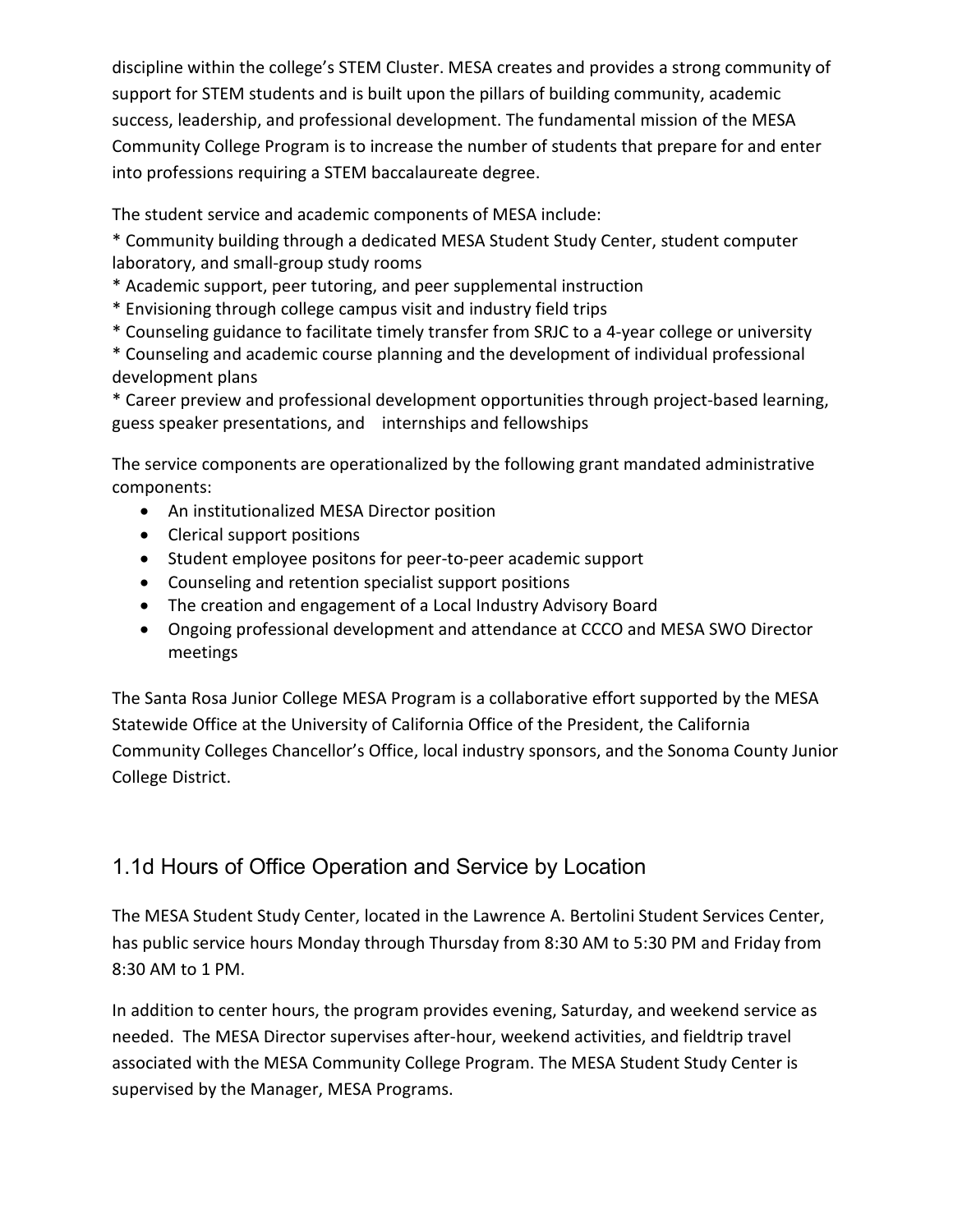## 1.2 Program/Unit Context and Environmental Scan

#### **Environmental Scan - STEM Transfer within a Greater Context**

Inclusive of the local to national landscapes, several sources highlight the need for STEM education and initiatives that build STEM innovation and technical workforce capacity. Multiple factors are working to increase demand for a STEM-educated workforce: 1) enhanced reliance on a knowledge-driven economy; 2) global competition for a qualified STEM-education workforce; 3) the persistence of achievement gaps for subpopulations.

- Local STEM Workplace Needs: (Sonoma County Economic Development Board, 2019 Industry Report) The high tech, telecommunications, and medical device firms in Sonoma County face difficulty in training and retaining an adequate workforce. These cluster industries represent some of the highest wage earning careers in the area. 3 out of 5 of the top employers in Sonoma County are STEM-based companies (North Bay Business Journal Book of Lists, 2017).
- Students Earning STEM Degrees (Public Policy Institute of California, July 31, 2018) Between 2010-2011 and 2016-2017, the number of STEM bachelor's degrees awarded by colleges and university in California increased 55%, more than triple the rate of growth in other degrees (17%). Increases presented in engineering and computer & information sciences. Only about 20% of bachelor's degrees in engineering and computer science were awarded to women in 2016.

Because engineering and computer science are associated with strong labor market outcomes, low shares of women in those fields is cause for concern. The proportion of women majoring in these fields has not risen much in recent years: from 2010 to 2016, the share of bachelor's degrees awarded to women in California increased from 19% to 21% in engineering and from 16% to 18% in computer science.

- 2018 Community College League of California: STEM transfer students from community colleges to the University of California account for 48% of the UC's bachelor's degrees in science, technology, engineering and mathematics. 43% of CCC students are firstgeneration, 54% identify as female, and 45% identify as Hispanic; with programs such as MESA, the community college system plays a critical role in address achievement gaps in STEM degree and career attainment.
- California Department of Education, STEM Information (January 28, 2019): The growth of jobs in California requiring STEM proficiency is on the rise. In California, there are approximately five people searching for every available job; however there are 1.5 STEM jobs available for every job seeker (Change the Equation, 2012).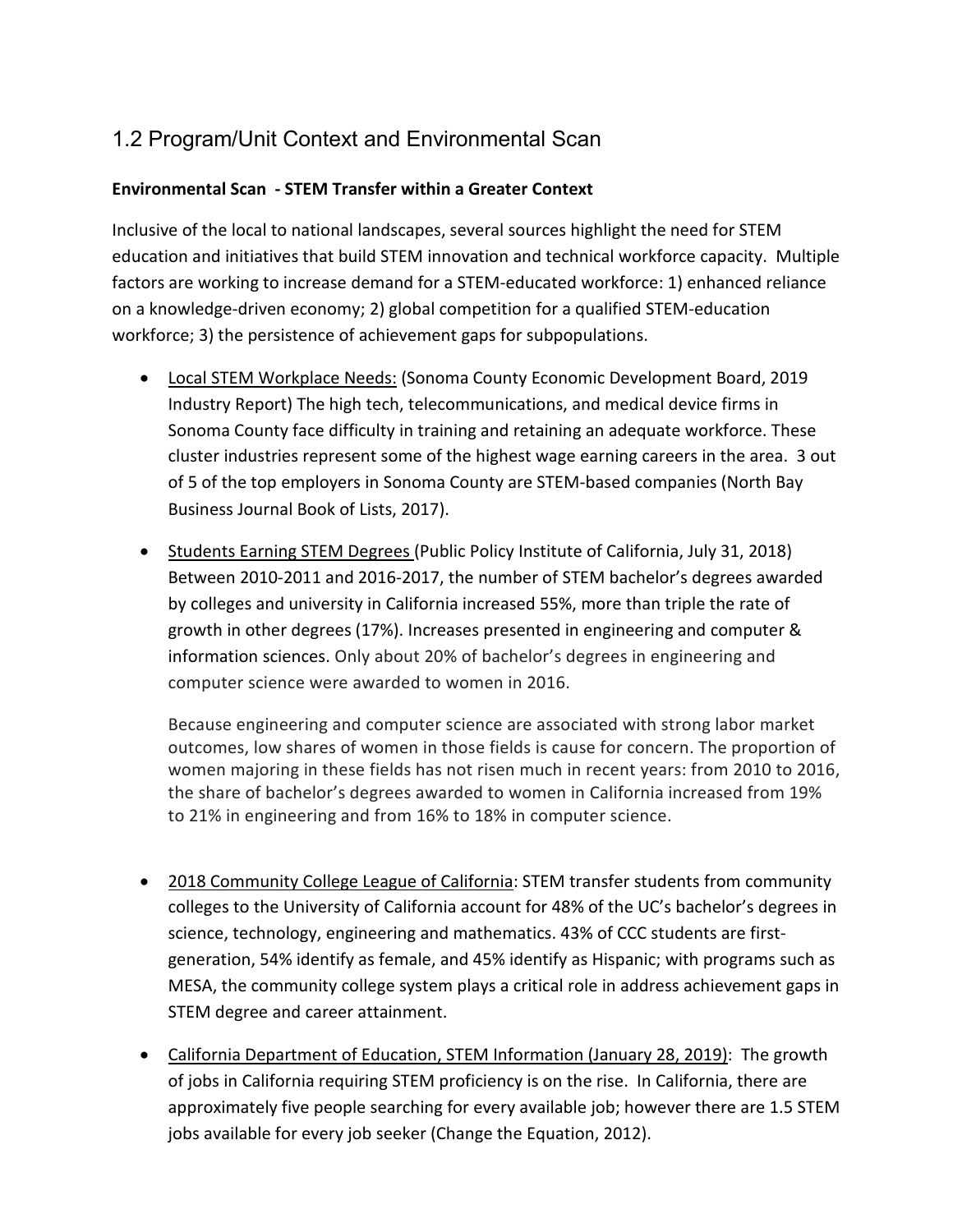- US and Global STEM Education (National Science Board, Science and Engineering Indicators, 2018) The number of S&E bachelor's degrees has risen steadily in the United States over the past 15 years, accounting for roughly one-third of all bachelor degree awards; however, the US production significantly lags behind other nations, specifically Indian, the United Kingdom, and China. Between 2000 and 2015, the share of bachelor's degrees awarded to Hispanics among US citizens and permanent residents increased from 7% to 13%. S&E workers have higher earning than other comparable workers and the S&E labor force is less likely than others to experience unemployment.
- Demographics of the S&E Workforce (National Science Board, Science and Engineering Indicators, 2018 – Demographics) The S&E labor force is aging and women remain underrepresented in S&E workforce. Historically underrepresented racial and ethnic groups continue to present at rates lower than their presence in the US population. A majority (56%) of bachelor's graduates have at least one parent who earned a bachelor's or advanced degree.
- 2017 Bureau of a Labor Statistics: Demand for STEM professionals will remain robust with STEM occupations experience an above average growth; Ninety-three out of 100 STEM occupations had wages above the national average; Seven out of ten largest STEM occupations were computer related
- International (NACME, Latinos in Engineering, July 2011): International trends in STEM demonstrate a rapid increase in the production of new engineers in nations like China and India; US underrepresented minorities (African Americans, Latinos, and American/Alaska natives) represent an untapped talent pool in the United States.

#### **Program Context framed by the Environmental Scan**

STEM outreach and student success programs within the California community college system play an increasingly important role in a student's path toward a STEM bachelor's degree. This is especially true for women, first-generation, and historically underrepresented student groups.

The MESA Program at Santa Rosa Junior College sits at a critical crossroad to facilitate transfer success and workforce development. The MESA Community College Program supports STEM transfer students by instituting protective measures to amend the research-validated risk factors for college completion, while preparing students for academic and professional success at a four-year college or university (Sternberg, Robert, Inside Higher Ed, *Essay on the use of research to improve student retention*, February, 7, 2013.)

- 1. Uneven formal academic knowledge
- 2. Lack of informal knowledge about being a college student
- 3. Inadequate development of self-regulations skills
- 4. A mindset believing in fixed rather than flexible abilities
- 5. Disengagement from the college environment
- 6. Lack of interest in development coursework
- 7. Issues in academic trajectory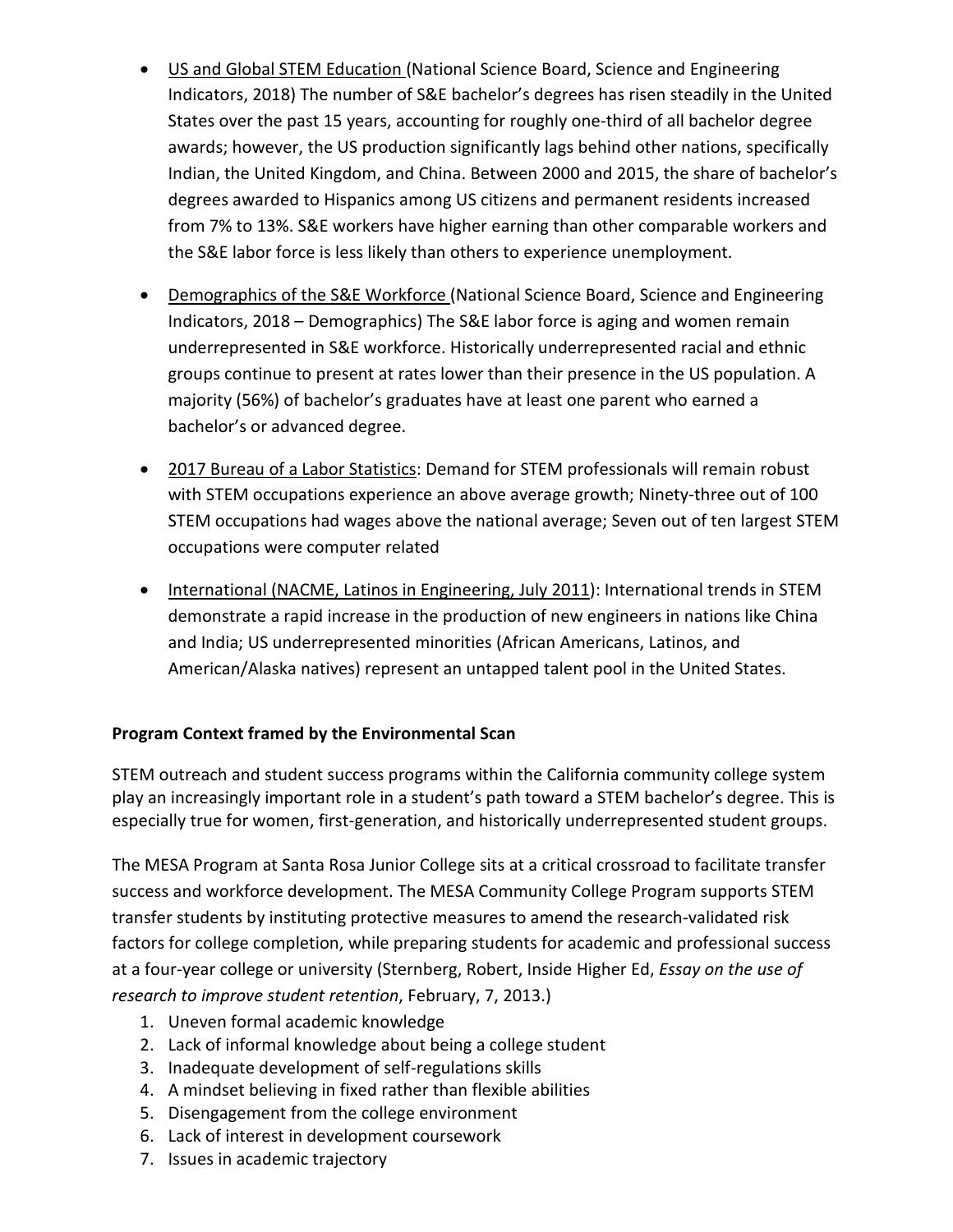8. Financial concerns

The MESA Program must be intentionally included in District initiatives and strategic planning. The District's strategic directions will establish a STEM-education pathway whereby MESA retreats, stabilizes without change, or expands to actualize a greater and more comprehensive STEM-education initiative.

The MESA Community College Program at SRJC is funded through the California Community College Chancellor's Office and the Sonoma County CC District. In 2012 the CCCCO designed MESA as a special student population; MESA is mandated to report MIS data to the Chancellor's Office and program evidence is reported in DataMart. Unfortunately, because MESA is not identified in Title 5 regulations, the college has not supported a modified early registration priority for MESA students, even though most of the major preparatory coursework for MESA student is sequential by design. MESA students pay a high premium in their transfer readiness when unable to register for sequential classes in a timely manner.

The California Community Colleges' Fund for Student Success within the Academic Affairs Program Division received \$2.4 million in 2017. SRJC's MESA Community College program receives an ongoing annual grant award of slightly more than \$74K. The SRJC MCC program functions under the administration of Academic Affairs with operational links to Student Services.

### 2.1a Budget Needs

As evidence by MESA Core Data for FY2017-18, the MESA Program does not receive District unrestricted funds in the 4000s and 5000s expenditure categories.

### 2.1b Budget Requests

| $\mathbf{r}$<br>Kank | ∟ocation      | <b>SP</b> | M            | Amount     | <b>Brief</b><br>*Rationale                                                                        |
|----------------------|---------------|-----------|--------------|------------|---------------------------------------------------------------------------------------------------|
| 0001                 | Rosa<br>Santa | 01        | $\sim$<br>UZ | \$6,000.00 | <b>FWS</b><br>clerica<br>employees<br>functions<br>tor<br>and<br>match<br>Student<br>$\mathbf{1}$ |

### 2.2a Current Classified Positions

| <b>Position</b>                        | Hr/Wk | Mo/Yr | <b>Job Duties</b>                                |
|----------------------------------------|-------|-------|--------------------------------------------------|
| Program Specialist - MESA Programs and | 40.00 | 1.00  | Under general direction, assists with the        |
| Outreach                               |       |       | coordination of the Mathematics. Engineering and |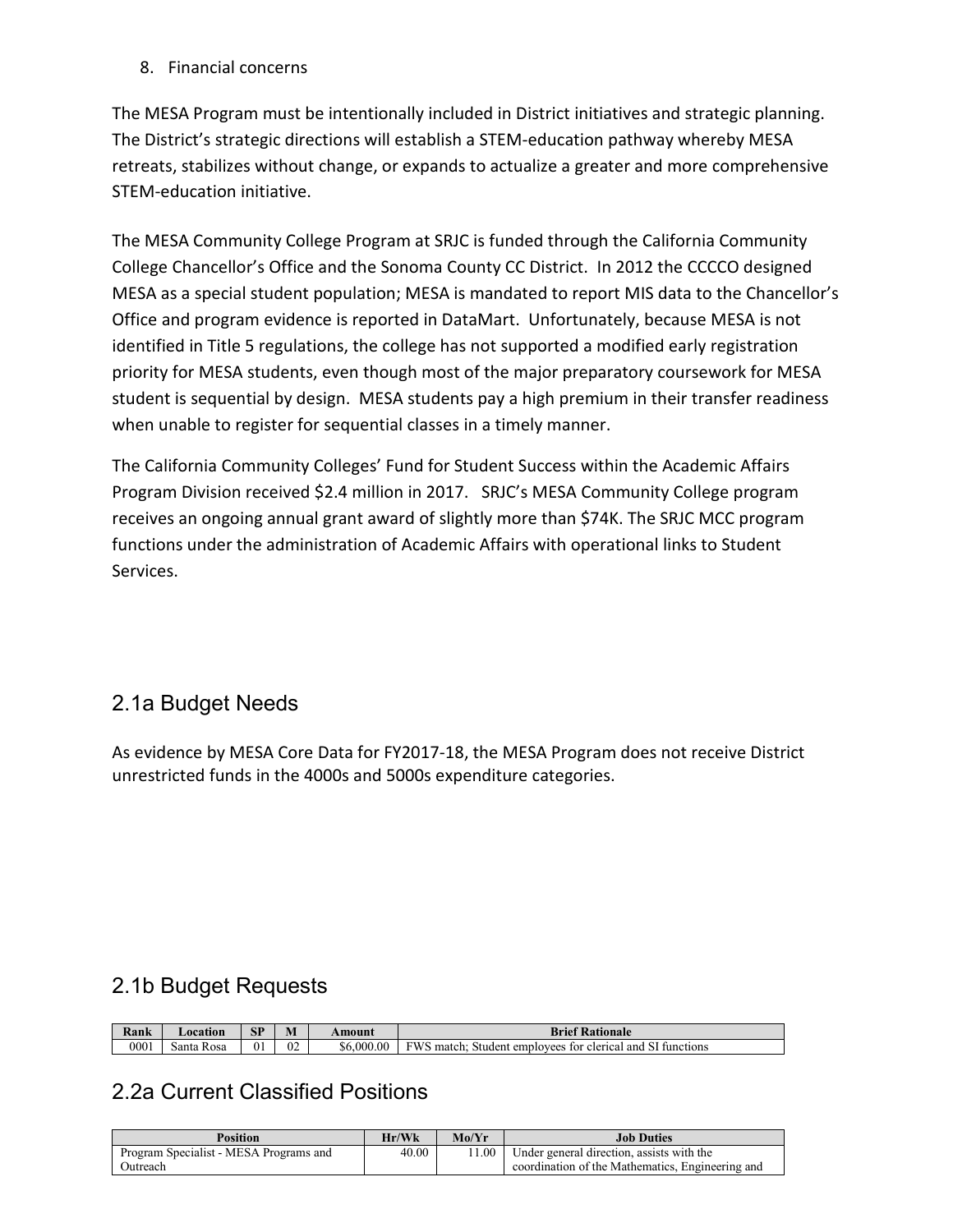|  | Science Achievement (MESA) program with          |
|--|--------------------------------------------------|
|  | emphasis on coordinating services under the MESA |
|  | Community College Program (MCCP).                |

### 2.2b Current Management/Confidential Positions

| <b>Position</b>        | Hr/Wk | Mo/Yr | <b>Job Duties</b>                                   |
|------------------------|-------|-------|-----------------------------------------------------|
| Manager, MESA Programs | 40.00 | 12.00 | Responsible for design, implementation, data        |
|                        |       |       | management, and continuous evaluation of the        |
|                        |       |       | MCCP; submit MCCP renewal, mid-year, and end        |
|                        |       |       | year reports; coordinates with accounting for       |
|                        |       |       | CCCCO budget submission; reports MIS data to the    |
|                        |       |       | CCCCO; serves as supervising faculty for CSKL       |
|                        |       |       | 770 sections in MESA; monitors mandates from the    |
|                        |       |       | CCCCO, Student Equity and the MESA Statewide        |
|                        |       |       | Office; supervises MESA Student Center, classified, |
|                        |       |       | and student employees; serves as the District       |
|                        |       |       | administrator for Adelante.                         |

### 2.2c Current STNC/Student Worker Positions

| <b>Position</b>                     | Hr/Wk | Mo/Yr | <b>Job Duties</b>                                |
|-------------------------------------|-------|-------|--------------------------------------------------|
| Student Peer Tutors (15)            | 40.00 | 9.00  | Peer-academic support; drop-in tutoring and peer |
|                                     |       |       | facilitated SI                                   |
| Student Employee – clerical support | 8.00  | 5.00  | Provides clerical assistance to support MESA     |
|                                     |       |       | Center activities; SARS appointments             |

### 2.2d Adequacy and Effectiveness of Staffing

The current 11-month classified Program Specialist position is adequate. However, Student Equity categorical funding assumes only 80% of the total salary and benefit costs associated with this position. District general funds are needed to address the long-term salary/benefits shortfall of the classified Program Specialist positon.

MESA has an ongoing critical need for a 24 hr. /wk. Administrative Assistant staffing position. During the recent classified classification study, the incumbent Program Specialist detailed objections to executing typical AA duties. Additionally, as the District clarifies distinctions in appropriate work duties for student and classified employees, the fair recordkeeping and disclosure practices under the Family Educational Rights and Privacy Act necessitates a regular classified position.

### 2.2e Classified, STNC, Management Staffing Requests

| Rank | Location   | <b>SP</b>      | M              | Current Title                  | <b>Proposed Title</b>                | Type       |
|------|------------|----------------|----------------|--------------------------------|--------------------------------------|------------|
| 0001 | Santa Rosa | 01             | 01             | None                           | Administrative Assistant II $(60\%)$ | Classified |
| 0001 | Santa Rosa | $\overline{0}$ | 0 <sub>1</sub> | None in STEM; See CE positions | STEM Internship/Job Developer        | Unknown    |
|      |            |                |                |                                | $(40\%)$                             |            |
| 0002 | Santa Rosa | $\Omega$       | 0 <sub>1</sub> | Program Specialist-MESA        | Program Specialist-MESA              | Classified |
|      |            |                |                | Program & Outreach(80%)        | Program&Outreach(100%)               |            |

### 2.3a Current Contract Faculty Positions

| n<br>$\cdot$<br>'osition | 0.002222 |
|--------------------------|----------|
| None                     |          |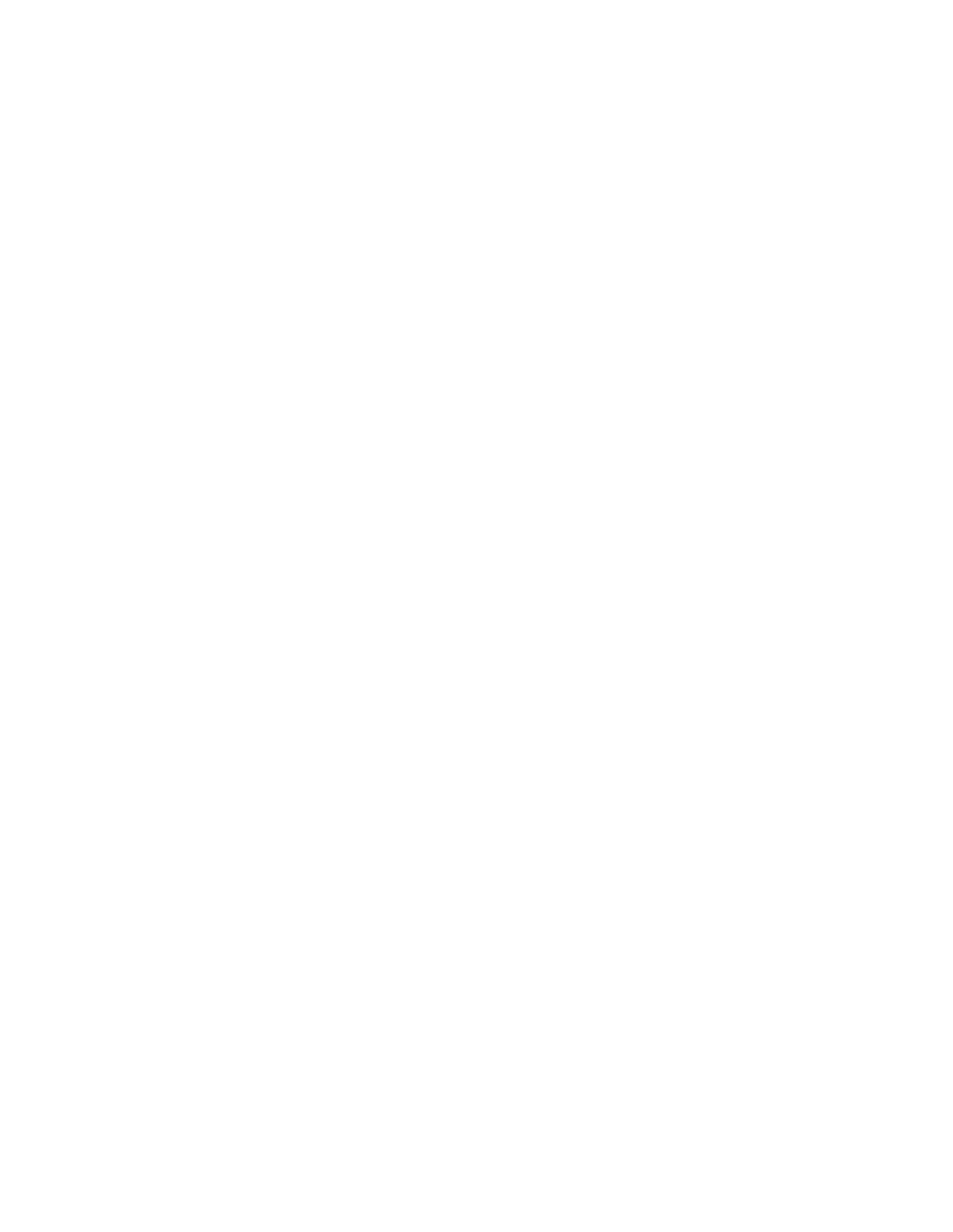## 2.3b Full-Time and Part-Time Ratios

| <b>Discipline</b>   | FTEF   | $%$ Reg | ETER<br>$1 \, \text{E} \, \text{F}$ | % Adi  | <b>Description</b>               |
|---------------------|--------|---------|-------------------------------------|--------|----------------------------------|
|                     | Reg    | Load    | $\rightarrow$<br>Adı                | Load   |                                  |
| -<br>Does not apply | 0.0000 | 0.0000  | 0.0000                              | 0.0000 | MES/<br>A has no faculty payroll |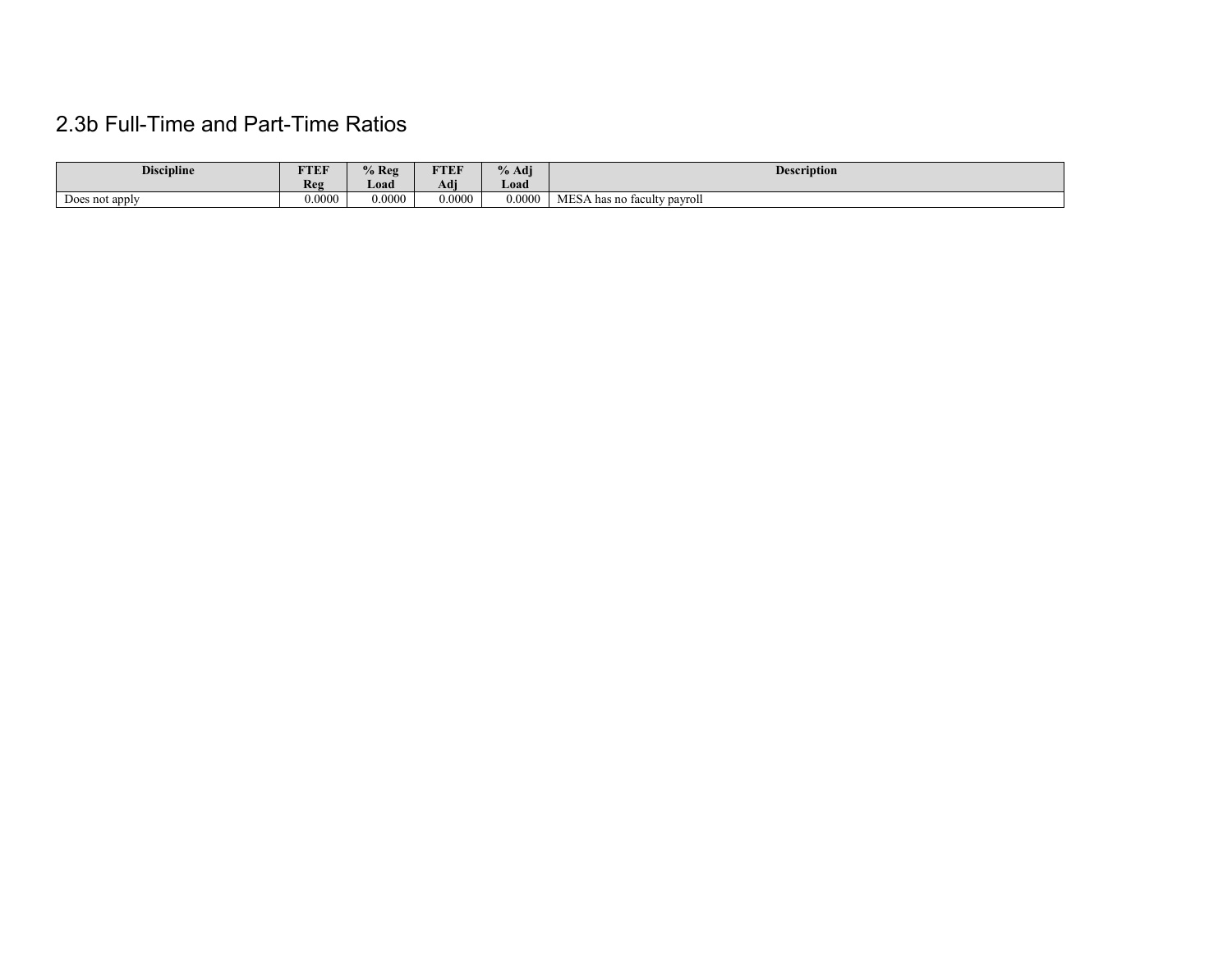### 2.3c Faculty Within Retirement Range

Does not apply.

### 2.3d Analysis of Faculty Staffing Needs and Rationale to Support Requests

MESA has no Academic Affairs faculty positions assigned to the program.

MESA currently benefits from a part-time, 24.5-hour per week dedicated counselor assigned by the VP of Student Services. MESA's grant requires "*a dedicated MESA counselor...with an adequate number of hours to meet the needs of MESA student*s." In order to comply with MESA's case management and counseling requirements to provide each student with a complete long-term student educational plan and parallel Individual Professional Development Plan (IPD), to supported Academic Excellence Workshop offerings, to establish an early alert system, to coordinate with campus Matriculation and Articulation, and to work with the MESA Director to offer a MESA Orientation Program, the current assignment needs to be increased to a full-time/load assignment.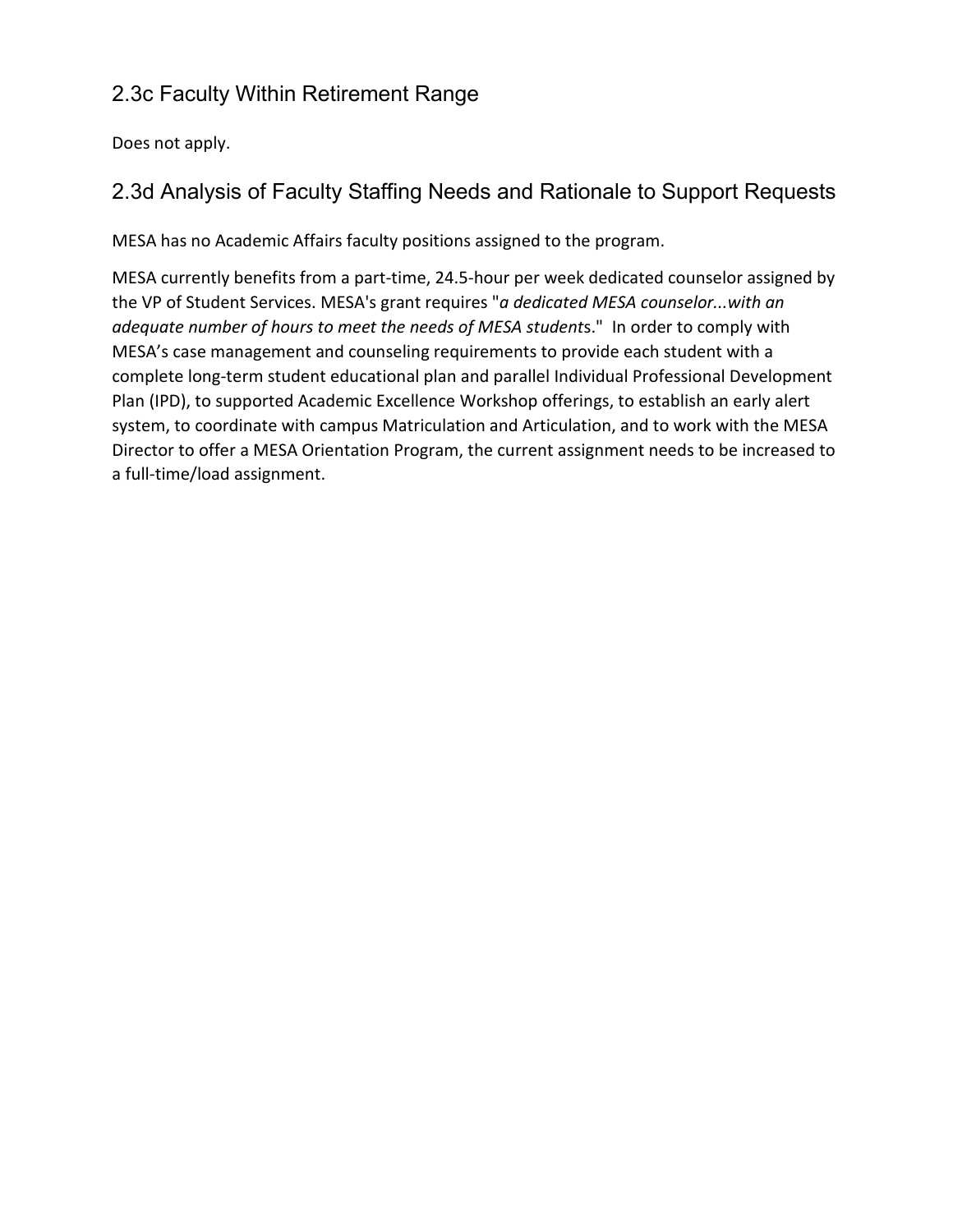# 2.3e Faculty Staffing Requests

| Rank | Location   | SP | [V]            | <b>Discipline</b>                                                                    | <b>SLO Assessment Rationale</b>                                                                                    |
|------|------------|----|----------------|--------------------------------------------------------------------------------------|--------------------------------------------------------------------------------------------------------------------|
| 0001 | Santa Rosa |    | 0 <sub>2</sub> | $\cdot$ $\cdot$<br>CFTM<br>r advising and retention specialist<br><b>EM</b> transfer | // Individual Development Plan (P-SLO); Student enrichment activity (P-SLO); retention case<br>Enhanced Ed Plan w/ |
|      |            |    |                |                                                                                      | management                                                                                                         |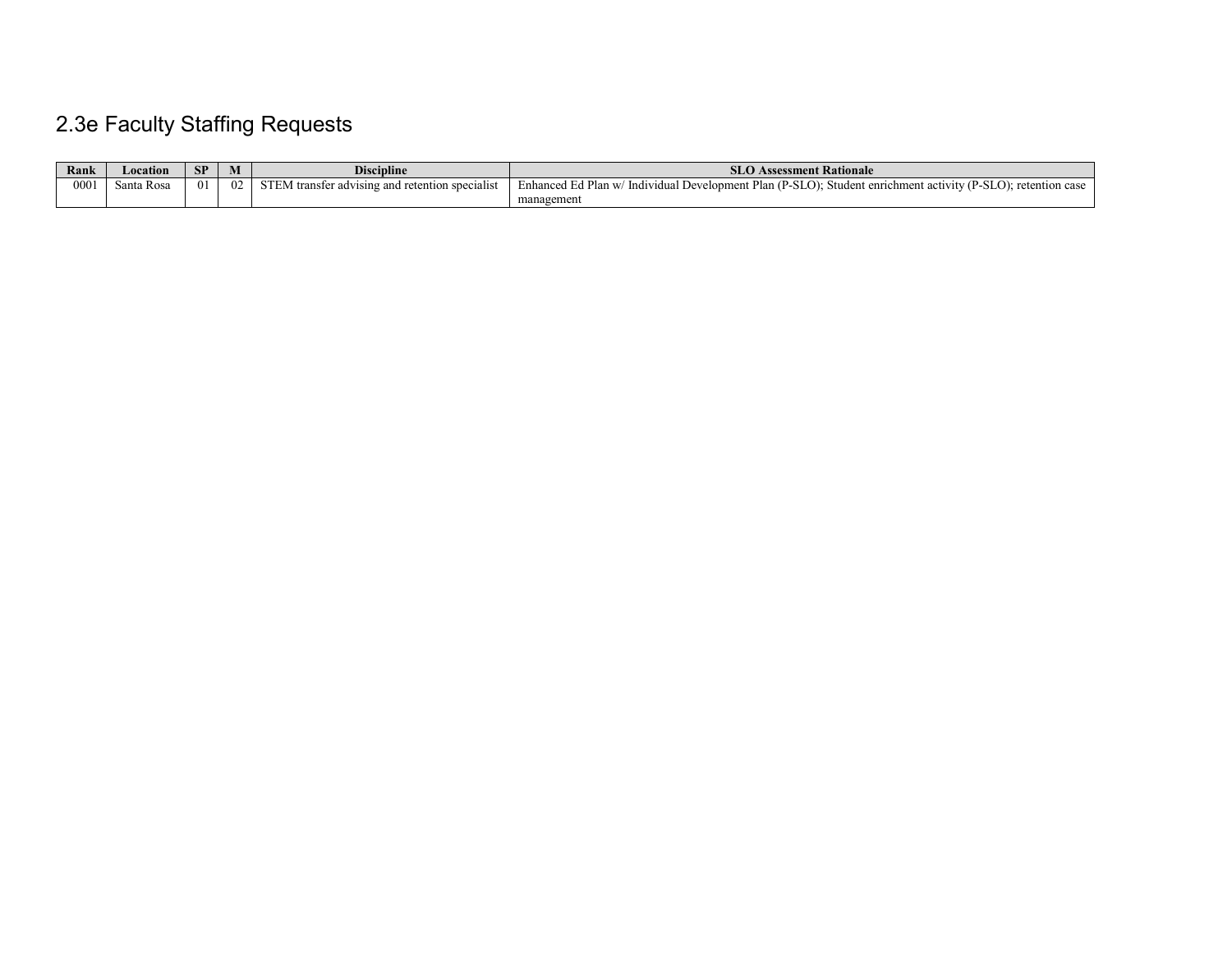### 2.4b Rationale for Instructional and Non-Instructional Equipment, Technology, and Software

Existing equipment, technology and software are adequate to meet the needs of MESA.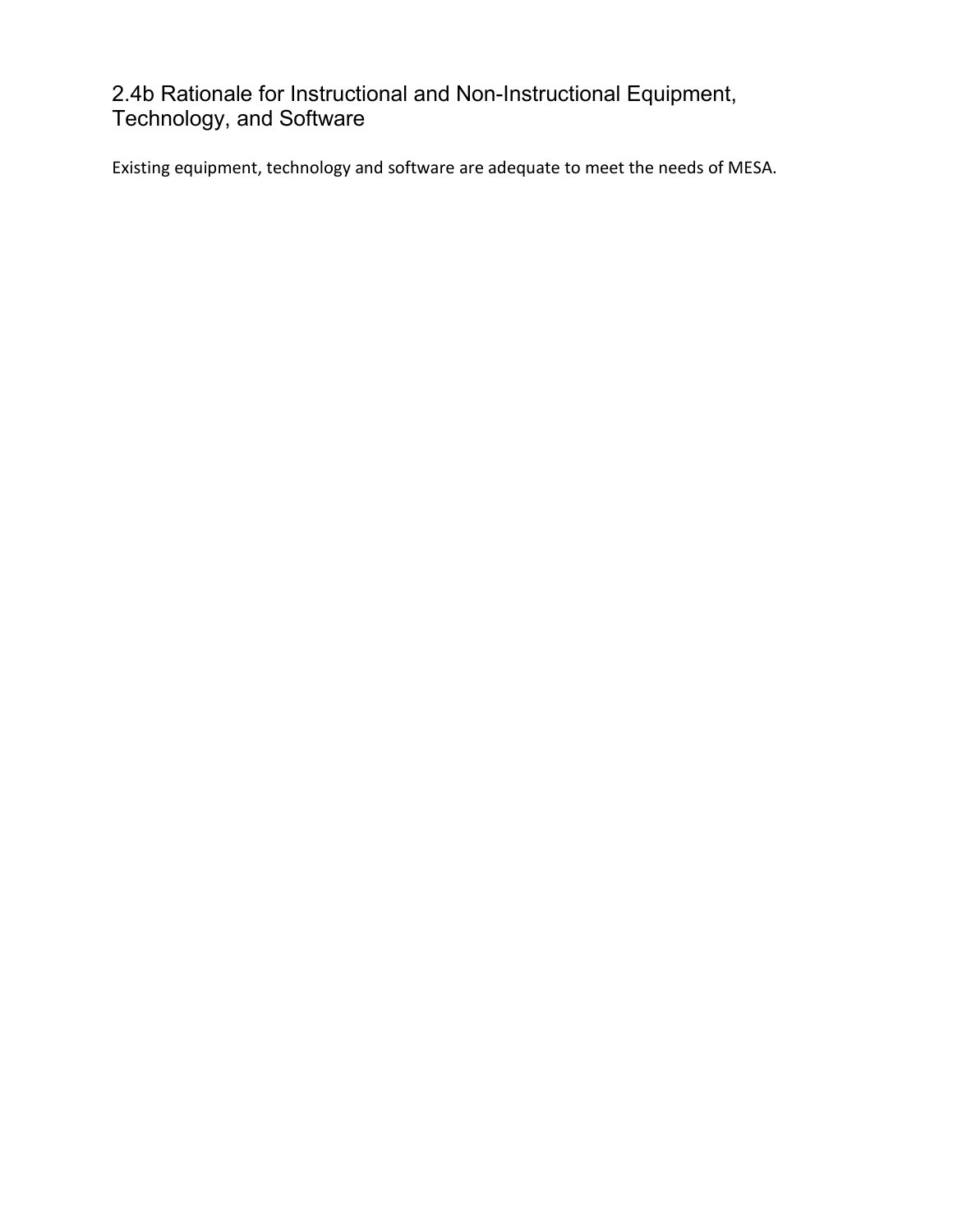### 2.4c Instructional Equipment Requests

| Rank | ation<br><b>I</b> AIL | <b>SP</b> | Item D<br>scription | Otv | Jost Each | $\mathcal{L}$ ost<br>l otal | Requestor | Roo | 1/Space | сошас |
|------|-----------------------|-----------|---------------------|-----|-----------|-----------------------------|-----------|-----|---------|-------|

### 2.4d Non-Instructional Equipment and Technology Requests

| Rank | Location   | <b>SP</b>   | M  | <b>Item Description</b>                                                                   | Otv | <b>Cost Each</b> | <b>Total Cost</b>       | Requestor | Room/Space     | Contact          |
|------|------------|-------------|----|-------------------------------------------------------------------------------------------|-----|------------------|-------------------------|-----------|----------------|------------------|
| 000  | Santa Rosa | $^{\prime}$ | 02 | $\mathbf{r}$<br>86"V<br>$\cdot$ G BF $\cdot$<br>lat Panel<br>ViewSonic<br>Interact.<br>ыĸ |     | \$12,000.00      | ,000.00<br>010<br>ے د ت | Rosales   | m 4841<br>MES/ | Rosales<br>Jarcı |
|      |            |             |    | ⊦webcam                                                                                   |     |                  |                         |           |                |                  |

### 2.5a Minor Facilities Requests

| Rank | `ation<br>$\sim$ | <b>CD</b><br>эL | . .<br>ıм | rune.<br>l'ime<br><b>Tame</b> | $\sim$<br>Building | K00<br>Aumber | н с<br>Cost | <b>Description</b> |
|------|------------------|-----------------|-----------|-------------------------------|--------------------|---------------|-------------|--------------------|

### 2.5b Analysis of Existing Facilities

MESA requires full use of the adjacent room, room 4841 Monday - Friday from 8:30 AM to 5:30 PM. Effective summer 2019, this room should be removed from the new EMS facilities master list as a conference room available for scheduling.

With the exception of the summer term, the existing facilities meet the immediate needs of the MESA Program. Beginning in summer 2019, MESA staff should not be displaced and program student services should not be suspended during the summer to accommodate Adelante staff. Future planning must address the housing of the summer Adelante program and Adelante program staff.

### 3.1 Develop Financial Resources

The MESA Community College Program is currently categorically funded through the CCCCO under RFA Specifications No. 17-034. The RFA specifications granted project funds for AY 2017-2018 and allowed for renewed funding for each of the succeeding two years, to a maximum of three years. The Sonoma County CCD must submit a new, multi-year application in a competitive review in April 2020. Continued funding is contingent upon completion of the approved prior year's objectives and the submittal of a new application. A dollar-for-dollar match is required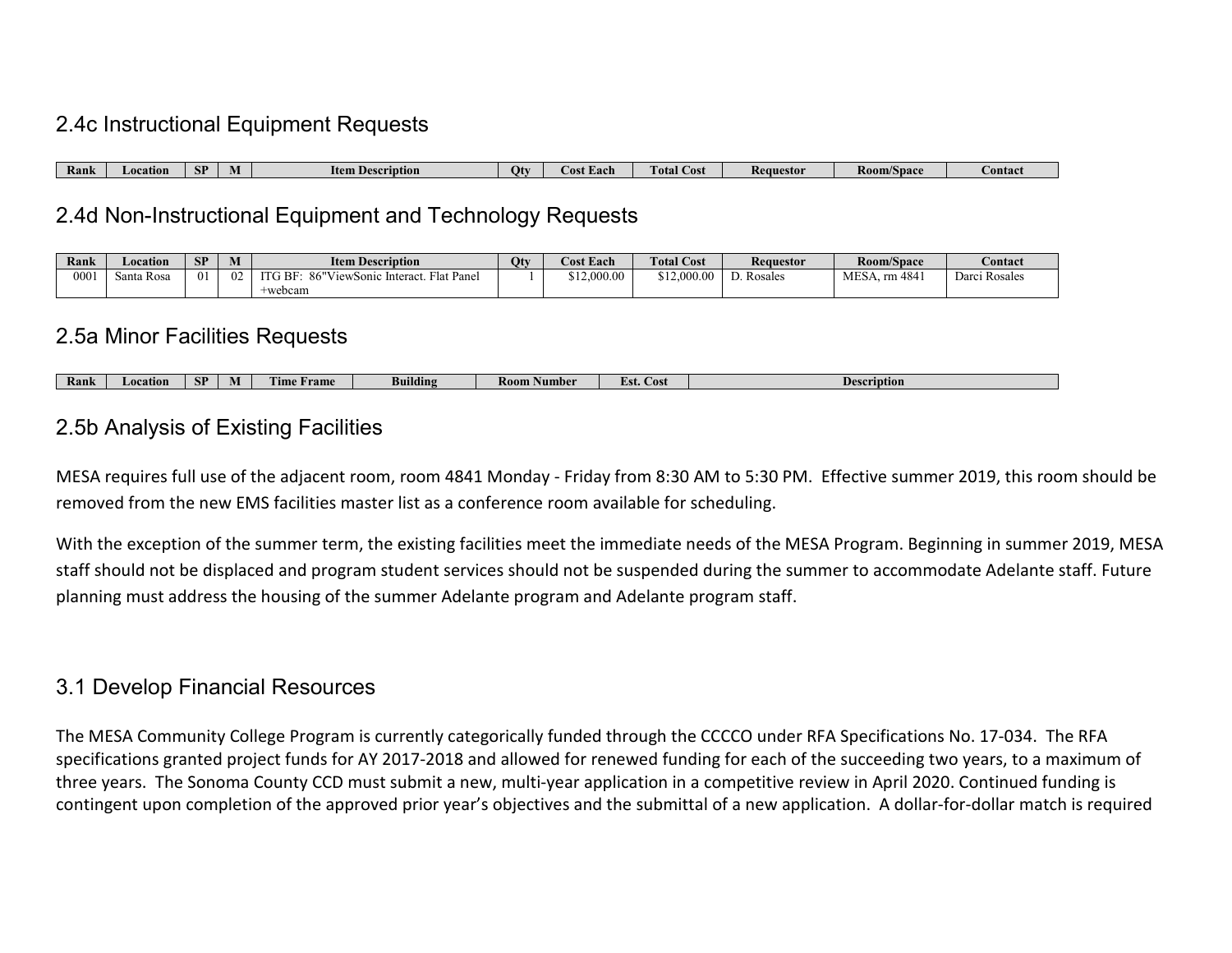and can be satisfied through a combination of District General Fund, Other Sources, and In-Kind dollars. Currently, the Sonoma County CCD receives \$ 74,515 from the CCCCO's, collect 4% in total indirect costs to support the operation of a MCCP.

Though MESA is not an academic department, having neither faculty nor class assignments, the program generates revenue via positive attendance apportionment. The MESA Center is a learning lab for a fall and spring sections of CSKL 770. The revenue from the MESA Center averages \$75 K, annually. No faculty costs are associated with this class offering, as the Manager – MESA Programs qualifies as the on-site instructor.

### 3.2 Serve our Diverse Communities

• The MESA program serves all students meeting the academic and educationally/economically disadvantaged criteria established by the California Community Colleges Chancellor's Office and to the greatest extent possible by law encourages participation from historically underrepresented populations. The following tables (created by OIR for Student Equity reporting) details MESA enrollment for AY 2017-2018 by student gender and ethnicity. Comparison details for additional years is also included.

|                       | <b>IMESA PROGRAM STUDENT DEMOGRAPHICS</b> |       |                     |       |         |       |        |        |       |
|-----------------------|-------------------------------------------|-------|---------------------|-------|---------|-------|--------|--------|-------|
|                       |                                           | Count | Ethnicity<br>Gender |       |         |       |        |        |       |
|                       |                                           |       | Female              | Male  | African | Asian | Latino | Multi- | White |
| <b>IMESA STUDENTS</b> |                                           |       |                     |       |         |       |        |        |       |
|                       | 2015-16                                   | 122   | 36.0%               | 63.9% | 4.1%    | 9.8%  | 47.5%  | 7.4%   | 30.3% |
|                       | 2016-17                                   | 108   | 34.3%               | 65.7% | 2.8%    | 13.9% | 62.1%  | 2.8%   | 18.5% |
|                       | 2017-18                                   | 139   | 31.7%               | 68.3% | 1.4%    | 11.5% | 61.9%  | 2.2%   | 23.0% |
| <b>Total SRJC</b>     |                                           |       |                     |       |         |       |        |        |       |
|                       | 2015-16                                   |       | 54.4%               | 44.2% | 2.6%    | 4.8%  | 31.8%  | 5.7%   | 53.7% |
|                       | 2016-17                                   |       | 53.9%               | 44.2% | 2.7%    | 5.0%  | 32.8%  | 5.9%   | 51.9% |
|                       | 2017-18                                   |       | 54.2%               | 43.5% | 2.4%    | 4.8%  | 37.5%  | 5.5%   | 47.8% |

• In spring 2018, MESA transitions its MESA Banquet to a more inclusive STEM Transfer Honors Reception and accepted all supply costs and personnel needs associated with hosting this event.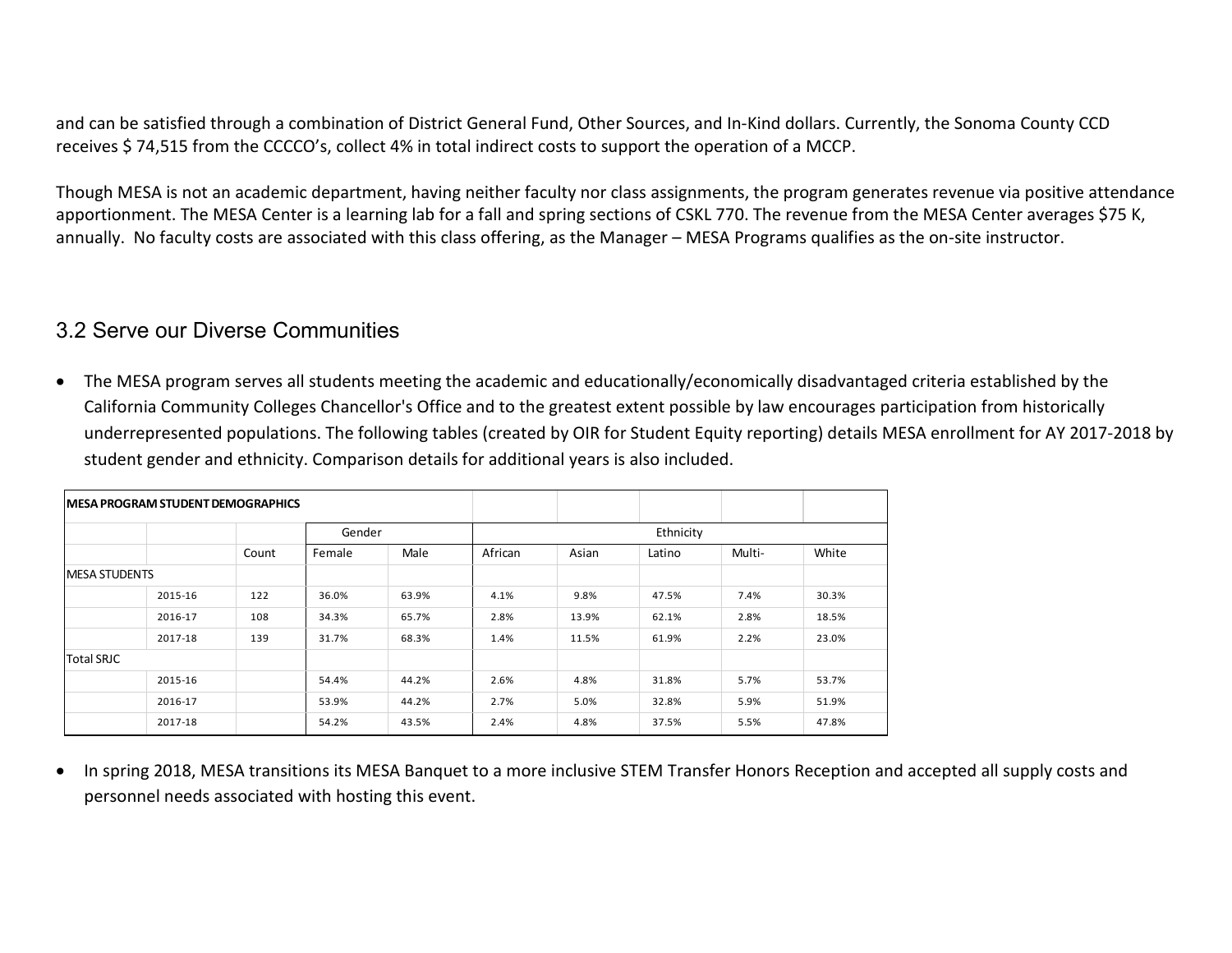- The MILES S-STEM grant leverages MESA activities as creditable engagement for students benefiting from the District's NSF S-STEM Grant, specifically S-STEM students participated in MESA's STEM Shadow Day.
- Faculty and students engaged in the NSF CURES grant project leverage MESA's Research Poster Project Symposium, presenting work at the STEM Transfer Honors Reception each May.

### 3.3 Cultivate a Healthy Organization

Because valuable, relevant professional development contributes to employee engagement and collegiality, the MESA Community College Program allocates grant dollars to support the staff travel and professional development.

Each fall MESA hosts a student "Backpack Essentials" day to address the financial need of students enrolled in the program. To address food scarcity issues, the MESA Center provides year-round and special event food in accordance with funding guidelines and when linked to a STEM engagement activity. Students have access in the MESA Center to the free use of lockers, a refrigerator, and a microwave oven.

### 3.4 Safety and Emergency Preparedness

#### **Safety Trainings**

The Manager - MESA Programs most recently completed the mandated Harassment & Discrimination Prevention training on January 1, 2019. Additionally, DOC/EOC District training will be renewed on April 11th (EOC All Section Orientation) and April 12th, 2019 (Management and Planning Workshop).

District evacuation route maps are posted in each staff office and the main MESA Student Study Center.

#### **Building and Area Safety Coordinators**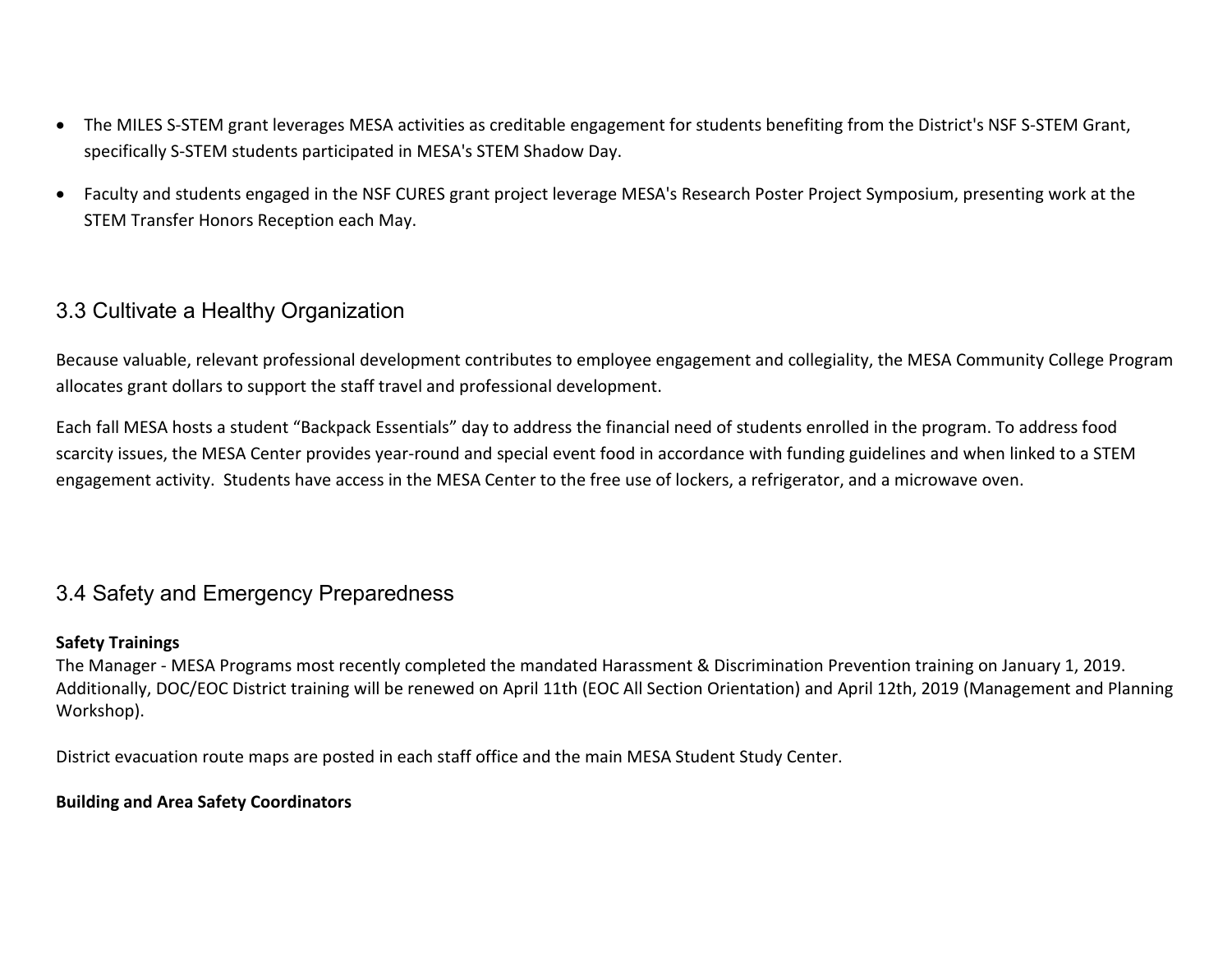Located on the 3rd Floor of Bertolini, the current identified Building Safety Coordinator is Robert Ethington and the Area Safety Coordinator is Amy Ethington with CalWORKs.

### 3.5 Establish a Culture of Sustainability

When appropriate, students and staff recycle paper that has one "clean" side for center scratch paper. The Center has student and staff recycling bins for paper, glass and plastic. All toner cartridges are recycled. Used batteries are disposed of properly. The MCCP utilizes CCC Confer for conducting meetings with the Chancellor's Office and CAMD (California Association of MESA Directors).

### 4.1a Course Student Learning Outcomes Assessment

Does not apply.

### 4.1b Program Student Learning Outcomes Assessment

Does not apply, for MESA does not offer certificates or majors.

### 4.1c Student Learning Outcomes Reporting

| <b>Type</b>     | <b>Name</b> | <b>Student</b><br>Assessment<br>Implemented | Assessment<br><b>Results Analyzed</b> | Change<br>Implemented |
|-----------------|-------------|---------------------------------------------|---------------------------------------|-----------------------|
| Service/Program | <b>MESA</b> | N/A                                         | N/A                                   | N/A                   |

### 4.2a Key Courses or Services that address Institutional Outcomes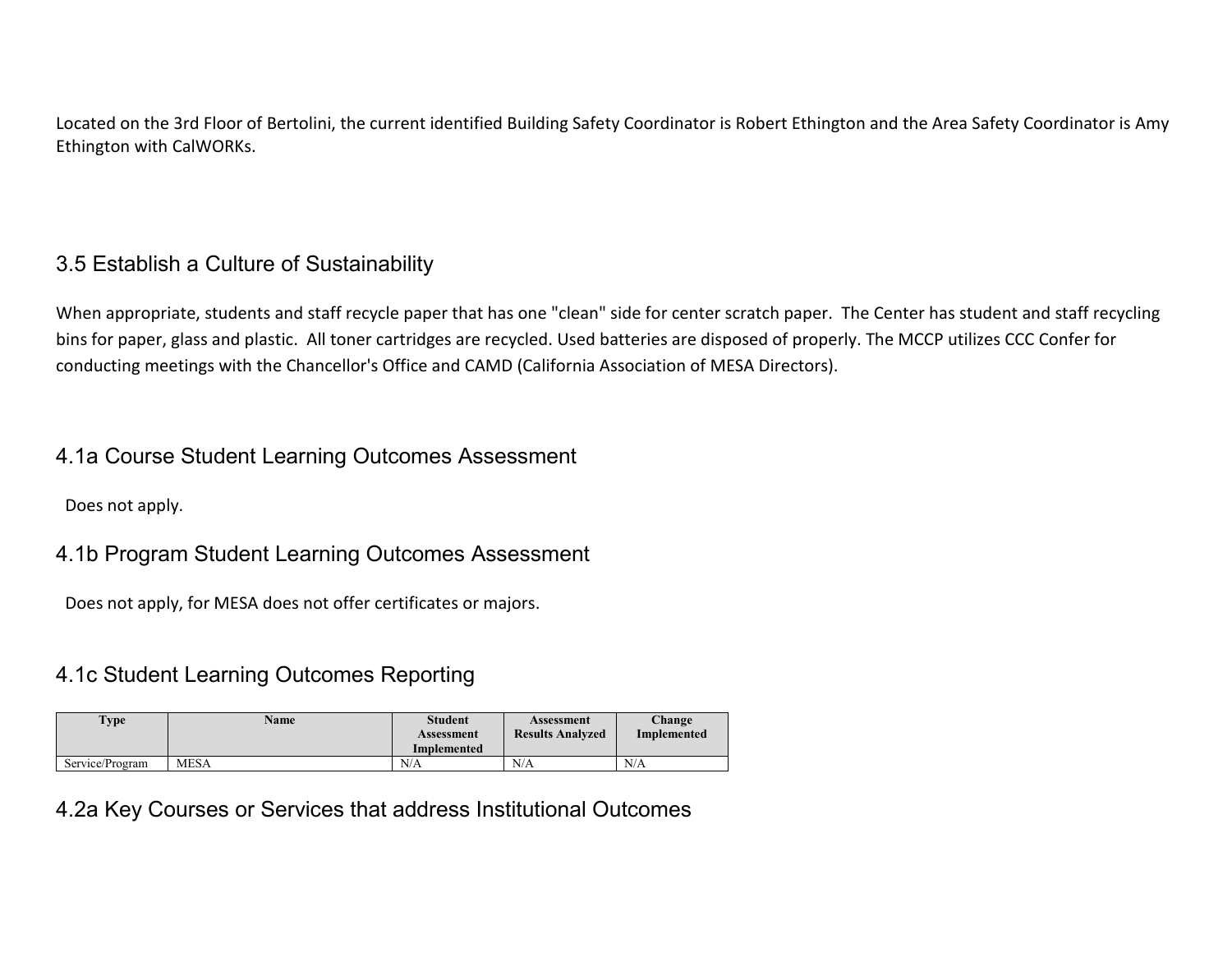| <b>Course/Service</b>       | 1a | 1 <sub>b</sub> | 1c | 2a | 2 <sub>h</sub> | 2c | 2d                | 3a | 3 <sub>b</sub> | 4а | 4 <sub>b</sub> | 5 | <b>6a</b> | 6b                        | 6c |   |
|-----------------------------|----|----------------|----|----|----------------|----|-------------------|----|----------------|----|----------------|---|-----------|---------------------------|----|---|
| Collaborative skill         |    | X              |    | X  | X              |    | $\mathbf{v}$<br>л | X  | X              | X  | X              | X | X         |                           |    | X |
| development                 |    |                |    |    |                |    |                   |    |                |    |                |   |           |                           |    |   |
| <b>Employee Students as</b> | X  | X              |    | X  | X              |    |                   | X  | X              |    |                |   | X         | $\mathbf{v}$<br>л         |    |   |
| Peer Tutors                 |    |                |    |    |                |    |                   |    |                |    |                |   |           |                           |    |   |
| Field trip travel           |    |                |    |    |                |    |                   |    |                |    | X              | X | X         |                           |    |   |
| MESA Study Center           |    |                |    | X  |                |    |                   |    |                |    |                |   |           |                           | X  | X |
| <b>STEM Research</b>        |    | X              | Х  | X  | X              |    | X                 |    | X              | X  |                | X |           |                           |    |   |
| (Literature Reveiw)         |    |                |    |    |                |    |                   |    |                |    |                |   |           |                           |    |   |
| <b>STEM Shadow Day</b>      |    |                |    |    | X              |    |                   | X  | X              |    | X              |   |           |                           | X  |   |
| Supplemental                | X  | X              |    | X  |                |    |                   | X  | X              | X  | X              |   |           | $\mathbf{v}$<br>$\lambda$ |    |   |
| Instruction in STEM         |    |                |    |    |                |    |                   |    |                |    |                |   |           |                           |    |   |

### 4.2b Narrative (Optional)

Does not apply, MESA does not offer course, certificates or majors.

### 5.0 Performance Measures

#### **Performance Measures - Narrative**

In order to increase the number of students transferring to a four-year institution with a calculus-based STEM major, MESA utilizes a variety of activities to build community, support academic success, and prepare students for STEM careers. These activities and intended outcomes are detailed below. The performance evidence is derived from: 1) MESA's end-of-year student program involvement student survey; (88% completion rate); (2) SRJC OIR SE Survey data (3) SRJC OIR SE academic and demographic outcome reports.

#### **Activity:** MESA Student Study Center

**Intended Outcome:** The MESA Student Study Center creates a community connection among MESA students, STEM faculty and staff. Students identify with a community of like-minded college students. The MESA Student Study Center is open to all SRJC students. **Performance Evidence:** Based on Student Equity survey data, a higher percentage of MESA students feel guided and supported than general District students. Center hour usage demonstrates, MESA students spent over 11,400 combined hours in the MESA Student Study Center during academic year 2017-18.

**Activity:** Academic Support Services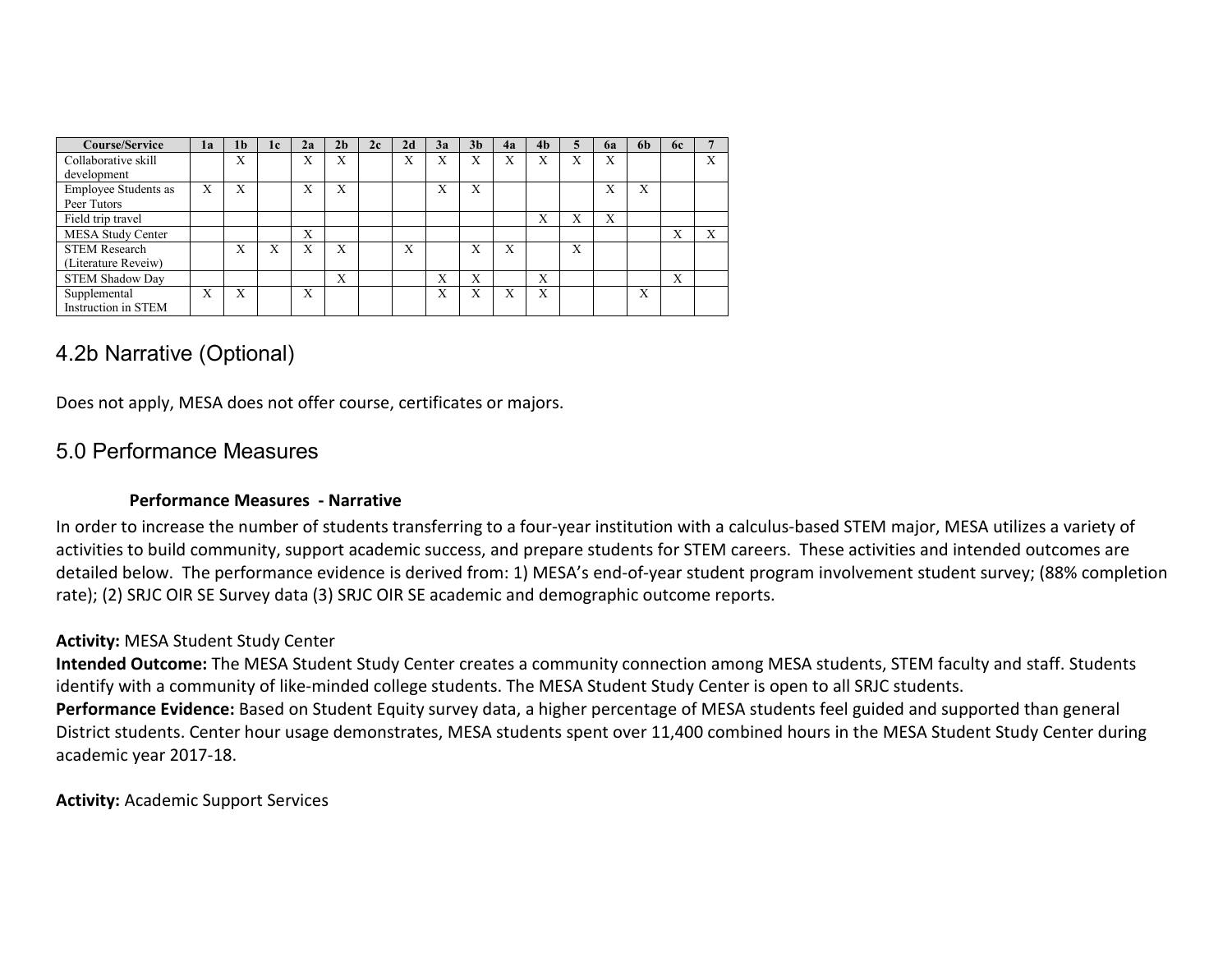**Intended Outcome:** Academic peer tutoring, self-directed study groups, small group webinars, a textbook resource library, and a computer lab with free printing, contribute to the academic success of MESA and STEM students. Provided in the MESA Center, these services enable students to better understand and master course content.

**Performance Evidence:** MESA Student Equity & Achievement Data, 2017-18 Academic Outcomes shows MESA students benefiting from: (1) an 80% course success rate in comparison to the District average of 74.8%; (2) a course retention rate of 89.1% and; (3) a fall to spring persistence rate of 95.7%. When surveyed, 75% of MESA students evaluated MESA peer drop-in tutoring as very or extremely valuable. Additionally, 86% stated the drop-in assistance aligned with their coursework needs.

#### **Activity:** Transfer Assistance and Advising

**Intended Outcome:** Through dedicated counseling services, MESA sponsored college visit field trips, and alumni and faculty advising, MESA students are able to define the eligibility requirements for their transfer program. MESA students strive to create an individual development plan that works in concert with their long-term educational plan.

**Performance Evidence:** When surveyed, 95% of MESA students agreed or strongly agreed the dedicated counseling services in MESA worked with their schedule. 93% of MESA students agreed or strongly agreed they felt more confident making decisions with the help from MESA counseling.

#### **Activity**: Career Preview and Leadership Development

**Intended Outcome**: Through guest speaker presentations, conference participation, workshops to advance workplace skills, and exposure to internships and fellowships, MESA students role-play their future STEM profession, seeing first-hand how a STEM interest manifests first as a transfer major and later as a career path.

**Performance Evidence**: When surveyed, 97% strongly agreed they received timely messages regarding MESA and SRJC events and offerings. Specifically, 65% reported participating in a college or industry site visit; 63% attended a guest speaker presentation or STEM conference and 45% reported volunteering in a STEM discipline.

Overall, and in terms of MESA's overarching goal of assisting STEM students to transfer and to improve the transfer success rate among District identified DI populations, MESA contributed to the College's progress toward having equitable outcomes. MESA students present with a goal of transferring and earning a bachelor's degree in a STEM discipline. MESA assists (guided and supported) students in order to achieve this multi-step goal: a) MESA provides strong academic advising and assistance, which supports progress in having equitable outcomes in course success (succeeding), for only if students succeed in completing their major preparatory courses are they competitive to transfer to a 4-year institution with a STEM major; b) MESA supports equitable transfer completion (completing), sending more students to universities in the highly competitive UC system than the District, even though MESA serves proportionally a greater number of disproportionally impacted students. The overarching impact of MESA's activities is reflected in our transfer cohort outcome.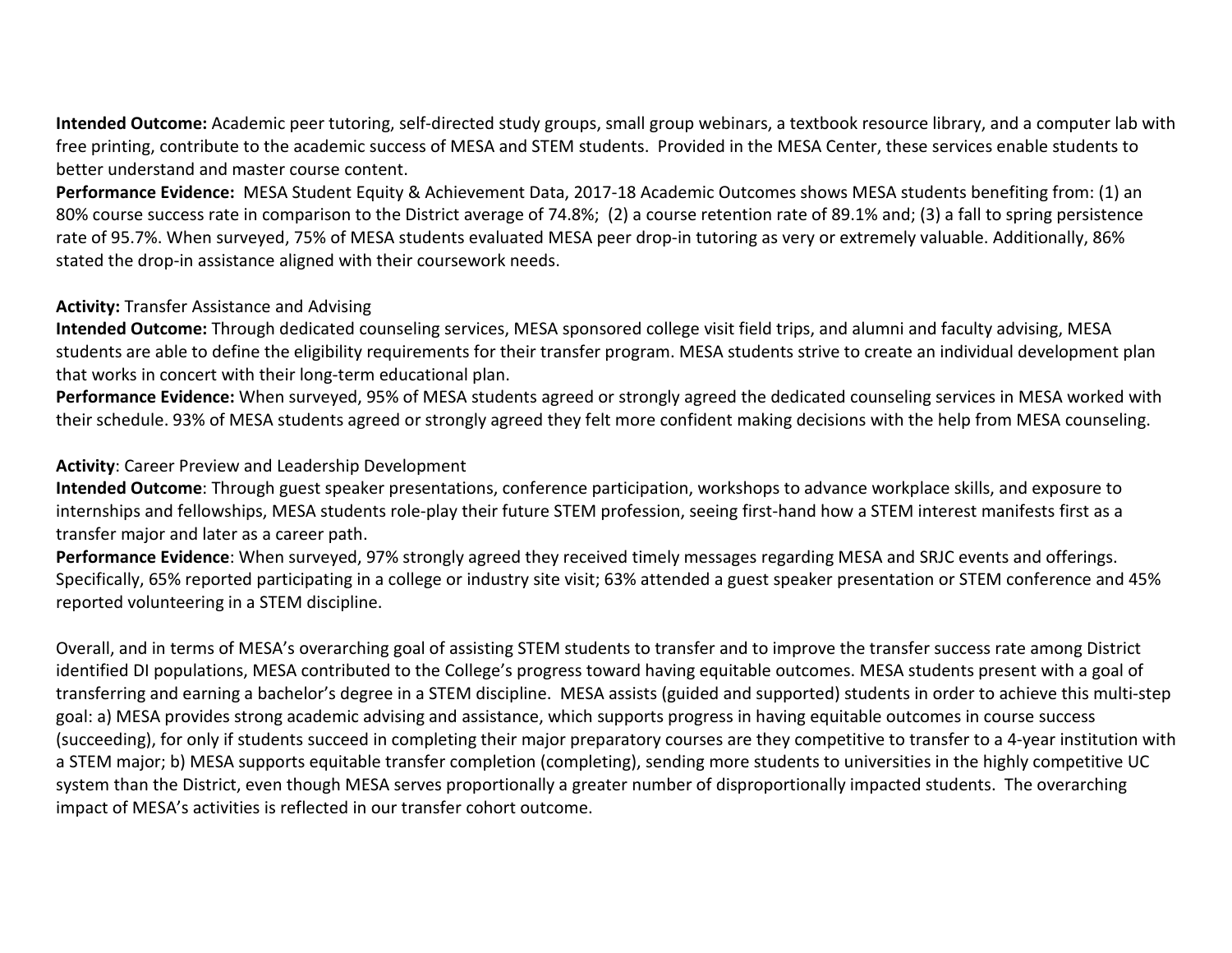|                            | <b>MESA Students 2017</b>    | <b>MESA Students 2018</b> | <b>SRJC Transfer</b> |
|----------------------------|------------------------------|---------------------------|----------------------|
|                            | # of Students = $128$        | # of Students = $142$     | Students*            |
|                            | <b>Transfer Cohort: n=28</b> | Transfer Cohort: n = 37   |                      |
| <b>University of CA</b>    | 54%                          | 41%                       | 16%                  |
| <b>CA State University</b> | 32%                          | 49%                       | 60%                  |
| Out of State &             | 14%                          | 10%                       | 25%                  |
| <b>Private</b>             |                              |                           |                      |
| Total                      | 28                           | 37                        | 1.448                |

**Total <sup>28</sup> <sup>37</sup> 1,448 \* SRJC Transfer Students 2016-2017: SRJC Office of Institutional Research** 

### 5.1 Effective Class Schedule: Course Offerings, Times, Locations, and Delivery Modes (annual)

Does not apply.

### 5.2a Enrollment Efficiency

Does not apply.

### 5.2b Average Class Size

Does not apply.

### 5.3 Instructional Productivity

Does not apply.

### 5.4 Curriculum Currency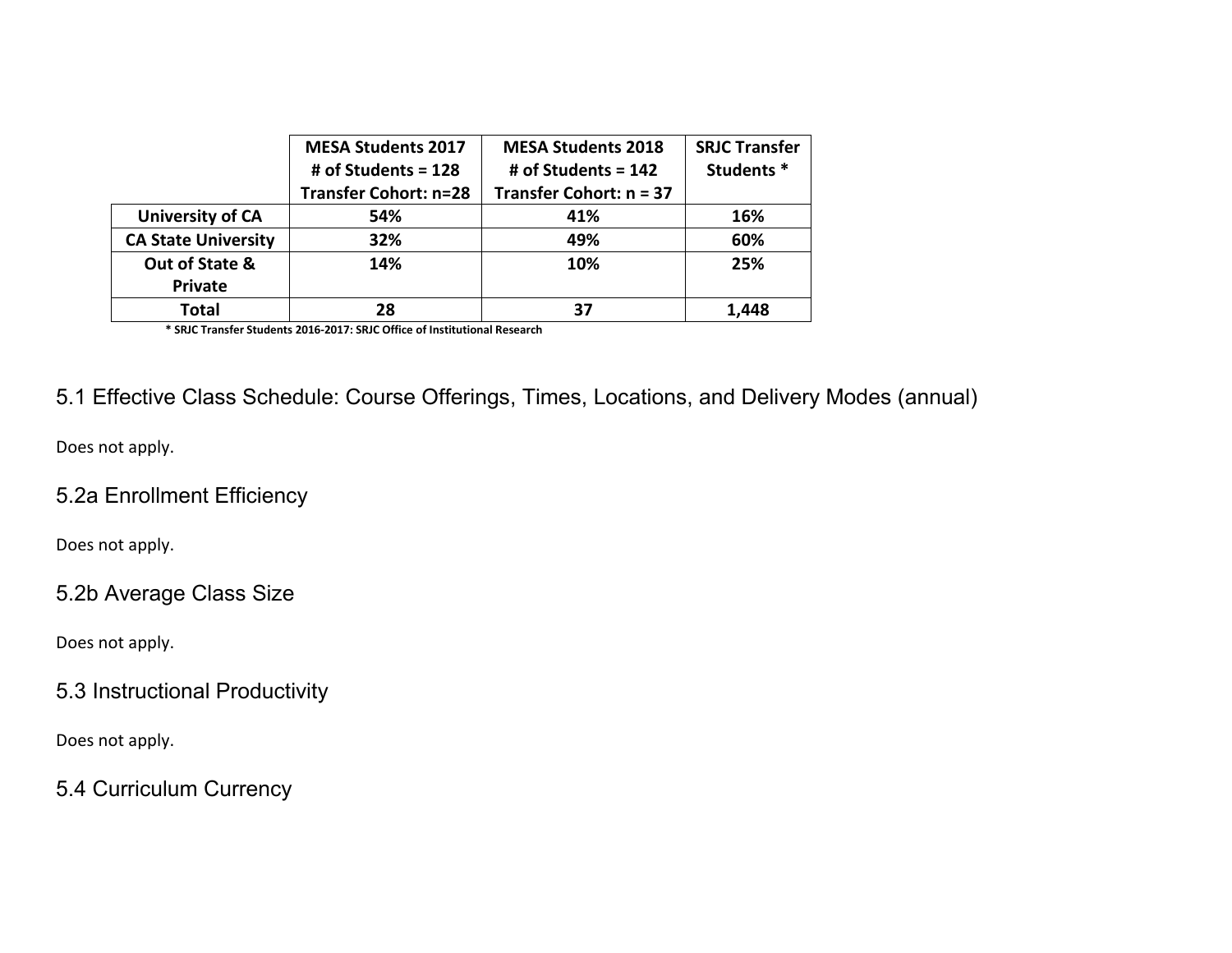Does not apply.

### 5.5 Successful Program Completion

Does not apply.

### 5.6 Student Success

#### **General Data: District Student Equity Success Factors**

For AY 2017-2018, MESA enrolled students performed better than the District population on all student equity success factors, namely course success, course retention, and fall to spring persistence.

Prepared by the Office of Institutional Research on behalf of MESA, AY 2017-2018 MESA enrolled students demonstrated the following Academic Outcomes:

- 80% Course Success as compared to a 75% District-wide Course Success rate
- 89% Course Retention; 87% District Course Retention
- 2.98 Overall Course GPA
- 96% Fall to Spring Persistence; 66% District-wide Fall to Spring Persistence

**Of the 2018 transferring MESA students, 83.8% completed their educational goal to transfer in less than 6 years. According to the 2018 CCCCO Student Success Scorecard, in California 48.2% of degree, certificate, or transfer seeking students completed their educational goal with 6 years.**

### 5.7 Student Access

#### **Student Access - MESA**.

Based on MESA student population data for AY 2017-2018 prepared by the OIR, the program participation numbers for Latinos is nearly twice that of the District; 91% of MESA students identify as neither parent possessing a bachelor's degree; 92% receive need-based financial assistance. The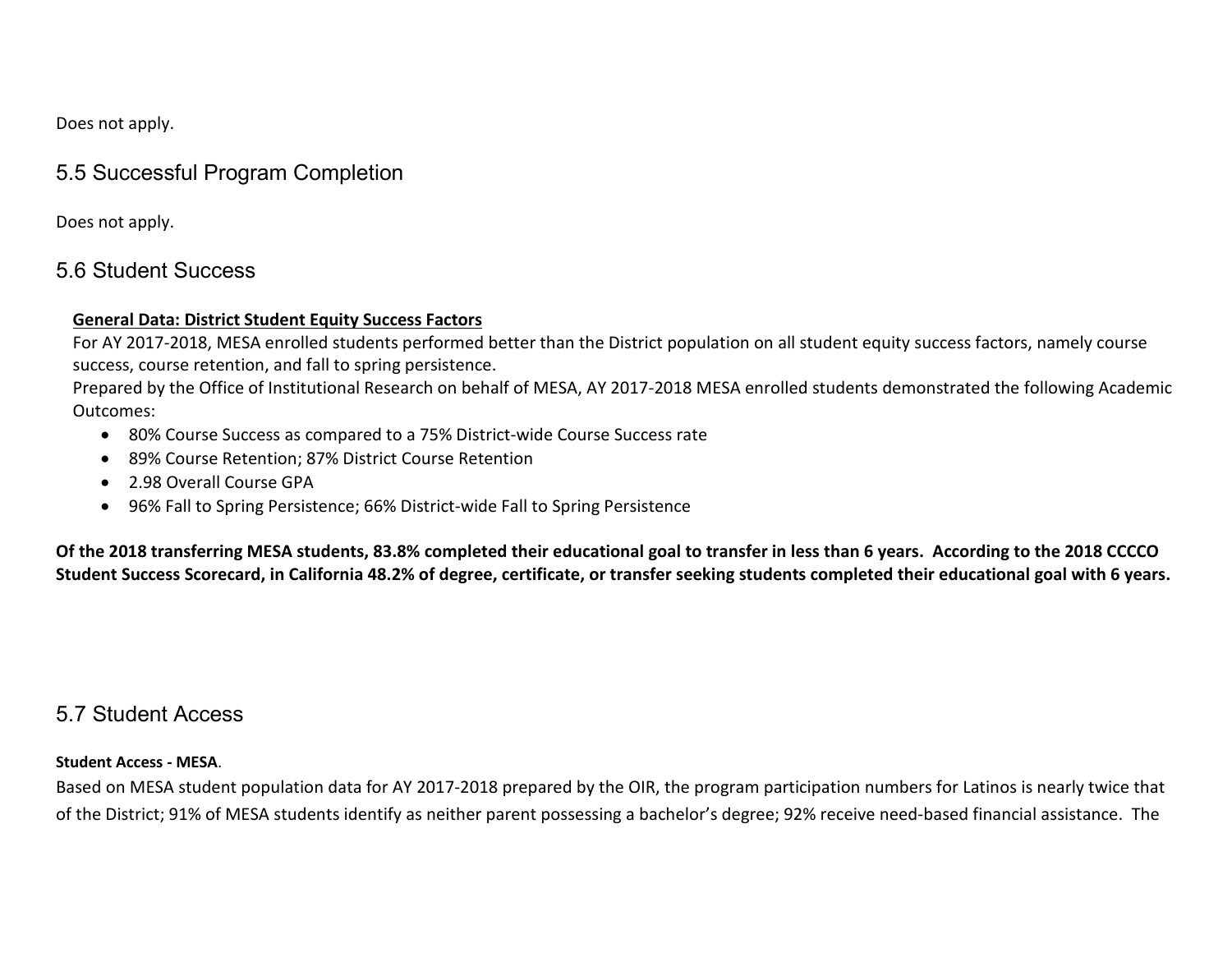MESA Program has a higher number in comparison to the District of veteran students and twice as many students who identify as Asian or with disabilities. MESA enrollment includes students identifying as African American, Multi-Ethnic, and as foster youth.

5.8 Curriculum Offered Within Reasonable Time Frame

Does not apply.

5.9a Curriculum Responsiveness

Does not apply.

5.9b Alignment with High Schools (Tech-Prep ONLY)

Does not apply.

5.10 Alignment with Transfer Institutions (Transfer Majors ONLY)

Does not apply.

5.11a Labor Market Demand (Occupational Programs ONLY)

Does not apply.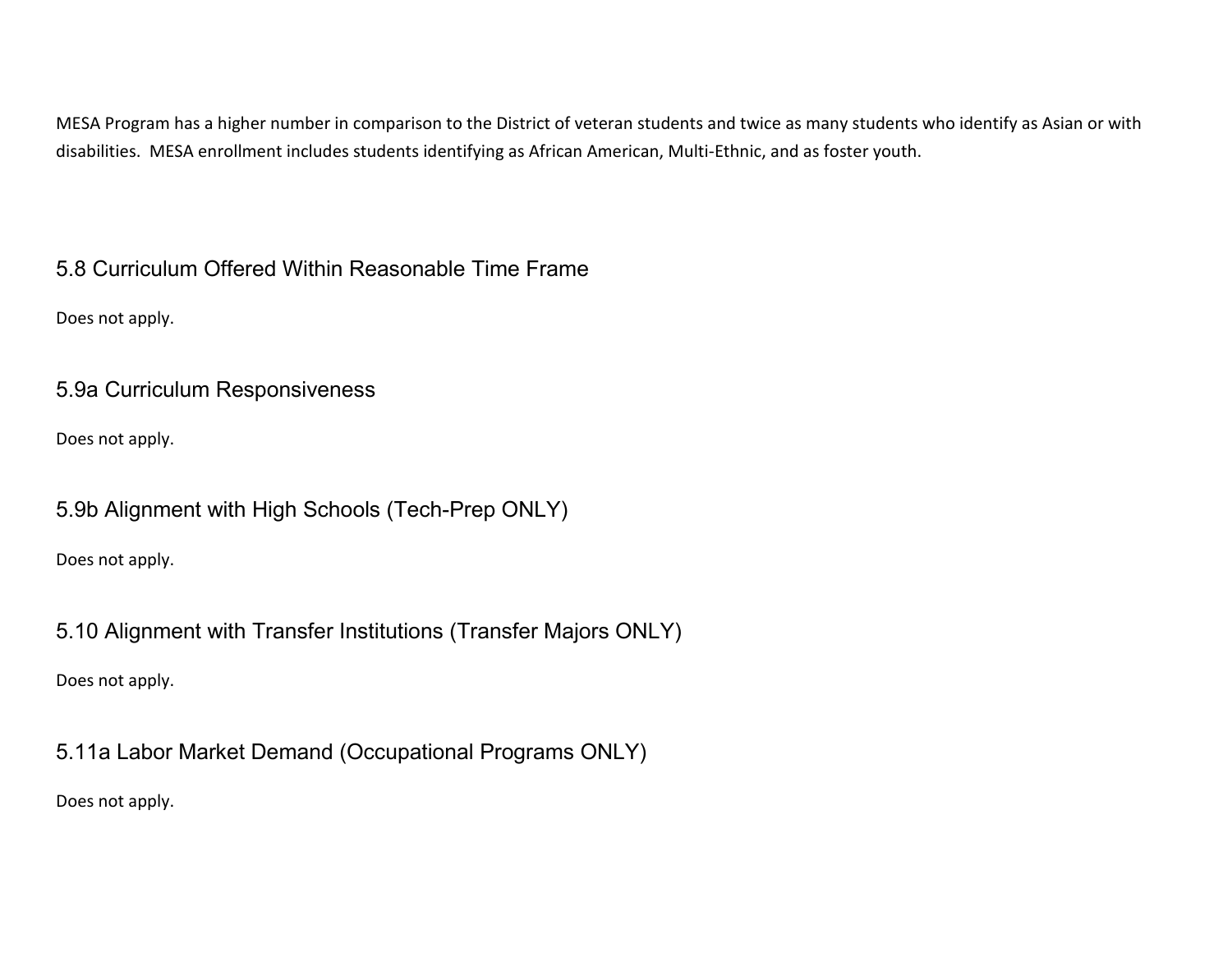## 5.11b Academic Standards

Does not apply.

# 6.1 Progress and Accomplishments Since Last Program/Unit Review

| Rank | Location   | <b>SP</b> | M  | Goal                                                                            | <b>Objective</b>                                                                                                                                                                                                                                                                                                                                                                                                      | <b>Time Frame</b>        | <b>Progress to Date</b>                                                                                                                                                                                                                                                                                                                                                                                                                                                 |
|------|------------|-----------|----|---------------------------------------------------------------------------------|-----------------------------------------------------------------------------------------------------------------------------------------------------------------------------------------------------------------------------------------------------------------------------------------------------------------------------------------------------------------------------------------------------------------------|--------------------------|-------------------------------------------------------------------------------------------------------------------------------------------------------------------------------------------------------------------------------------------------------------------------------------------------------------------------------------------------------------------------------------------------------------------------------------------------------------------------|
| 0001 | Santa Rosa | 01        | 01 | To revisit the alignment of MESA counseling<br>services with retention casework | By June 2019, 100% of MESA students with<br>a 2.0 or lower fall or spring semester GPA<br>will be referred to a MESA counselor for<br>retention advising; 60% of the students in this<br>category will complete at least one<br>counseling appointment in MESA with a<br>MESA Retention Counselor; assigned<br>couselors will contribute to supplemental<br>instruction on STEM success strategies per<br>SE proposal | $07/01/18$ -<br>09/30/19 | All MESA enrolled students with less than an<br>overall 2.0 GPA during the fall 2018 semester<br>were referred to a dedicated MESA<br>Counselor. Additionally, student referrals<br>were made for student lacking in completing<br>required "engagement" activities. Outcomes<br>will be measured by 09/30/19.                                                                                                                                                          |
| 0002 | Santa Rosa | 02        | 01 | The continuous improvement of MESA's<br><b>LIAB</b>                             | To research and plan for the development of a<br>regional MESA LIAB that includes MESA at<br>SRJC and Sonoma State University: 1)<br>Meeting with SSU's MESA Director 2)<br>Recruit industry partners 3) Faciliate two<br>meetings during AY 18-19                                                                                                                                                                    | $07/01/18$ -<br>01/30/19 | During sumnmer 2018, the MESA Director at<br>SRJC initiated a regional MESA LIAB in<br>collaboration with the MESA program at<br>Sonoma State University. As a result of this<br>work, MESA hosted a February 2019 LIAB<br>STEM Shadow Day. Work continues to<br>redefined the program manager's day-to-day<br>work and work location expectations to<br>support greater community/university<br>engagement. Outcomes will continue to be<br>monitored through 01/30/19 |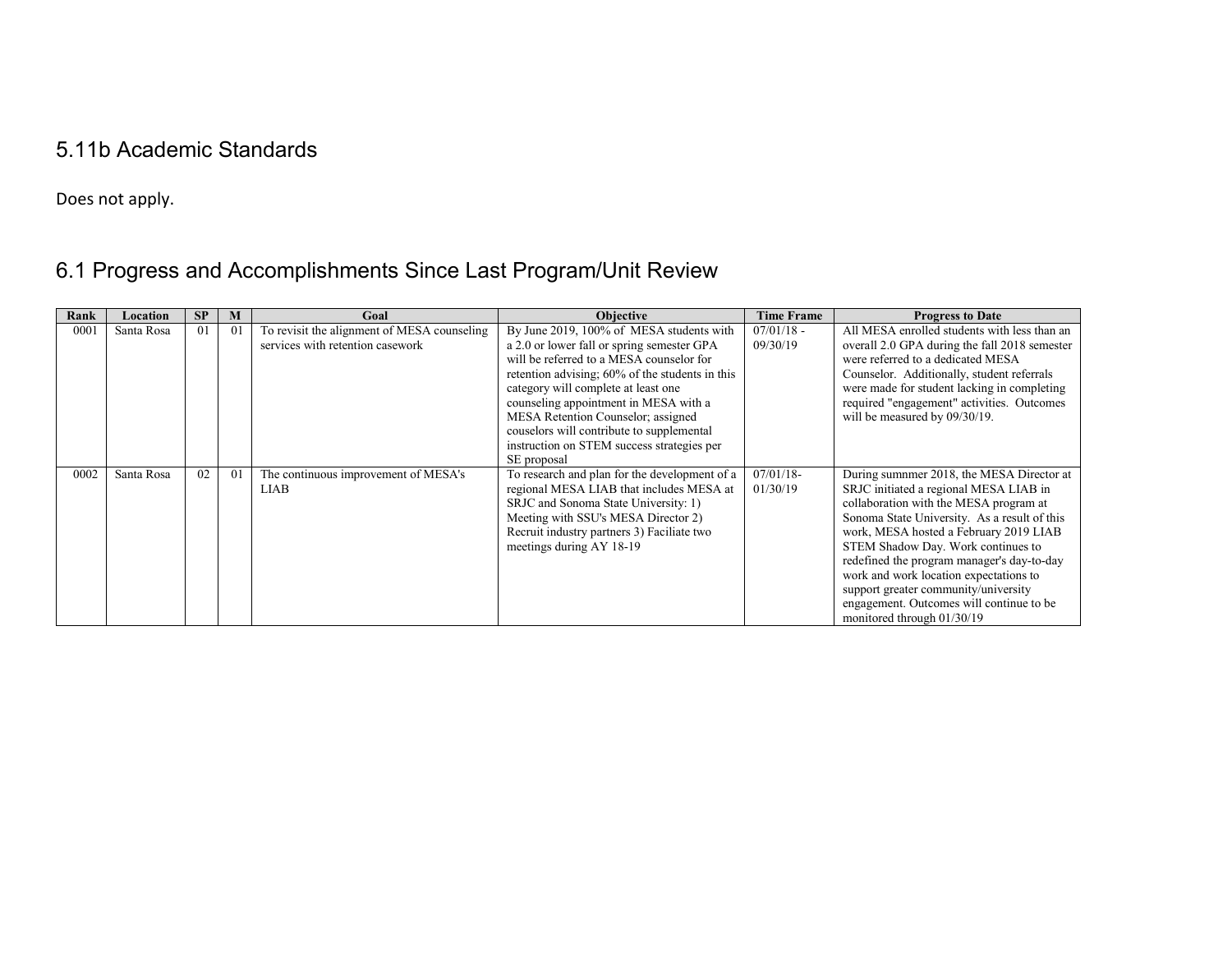## 6.2b PRPP Editor Feedback - Optional

Excellent PRPP document which summarizes the successes of MESA while also documenting the need going forward for this exceptional program.